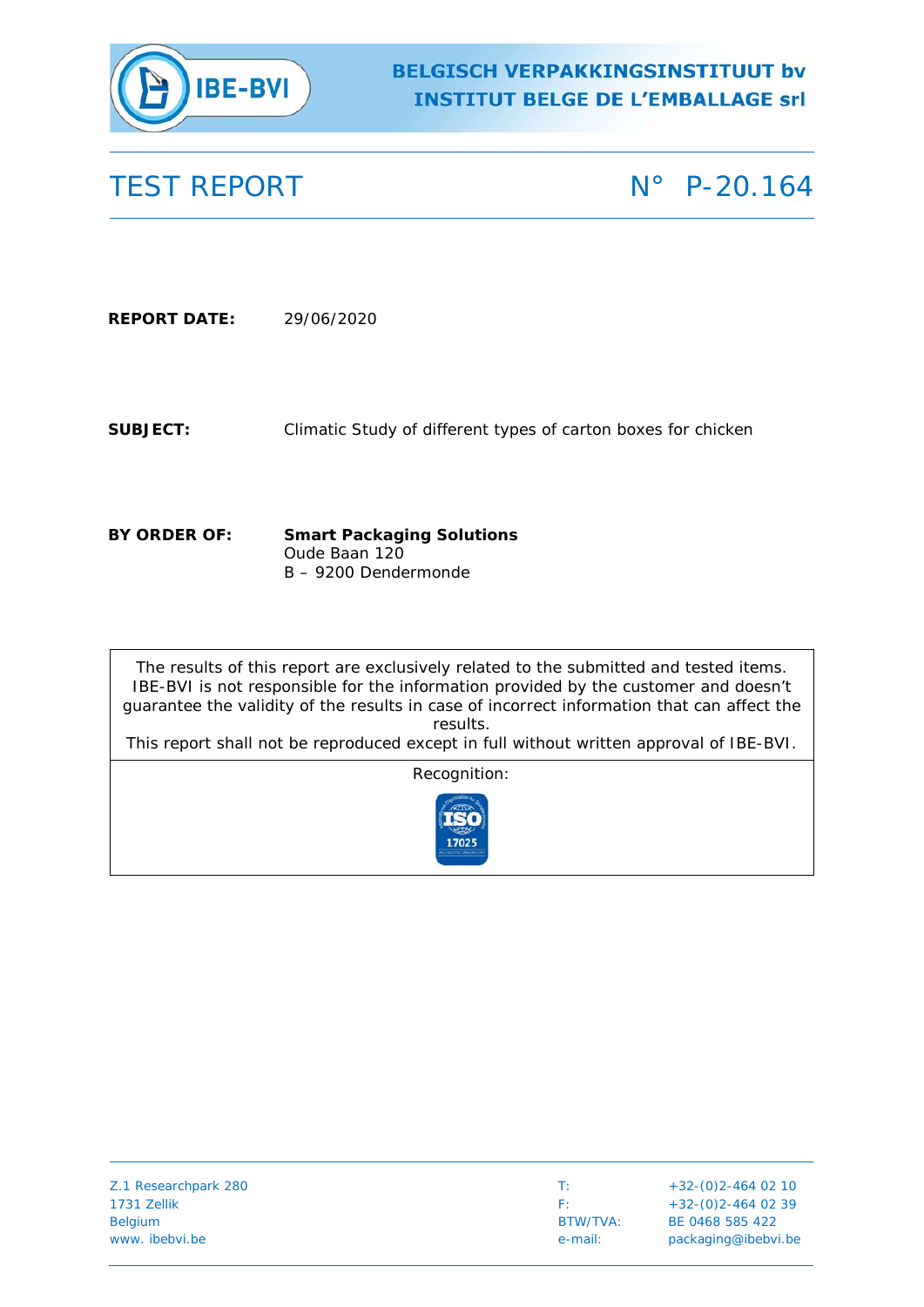## **Introduction**

Commissioned by Smart Packaging Solutions, the IBE-BVI performed a study to compare the freezing speed of chicken in solid and corrugated board. The study was executed with different types of boxes which were filled with chicken meat. The temperature probe was placed always in the geometric center of the box.

### **Corrugated cardboard**

Quality corrugated board: B-wave 186K/135B/190T

Dimensions of the boxes: 60 x 40 x 9 (cm)

Corrugated Board 4 point glued with air holes (CB+)

Corrugated Board 4 point glued without air holes (CB-)

#### **Solid cardboard**

Dimensions of the boxes: 60 x 40 x 9 (cm)

Quality solid board lid: 700 g/m² - white testliner/brown testliner

Quality solid board bottom: 900 g/m² - brown testliner/white kraftliner

Solid Board 4 point glued with air holes (SB+)

Solid Board 4 point glued without air holes (SB-)

Solid Board double long side (DLS) with air holes (DSB+)

Solid Board double long side (DLS) without air holes (DSB-)

The results were interpreted by the IBE-BVI and resulted in a full report of which the most important results are presented in this summary report. All the data in this report is intellectual property of Smart Packaging solutions and cannot be used without their explicit permission.

| Z.1 Researchpark 280 |
|----------------------|
| 1731 Zellik          |
| <b>Belgium</b>       |
| www. ibebyi.be       |

 $\overline{1}$ : +32-(0)2-464 02 10  $F: +32-(0)2-464 02 39$ BTW/TVA: BE 0468 585 422 e-mail: packaging@ibebvi.be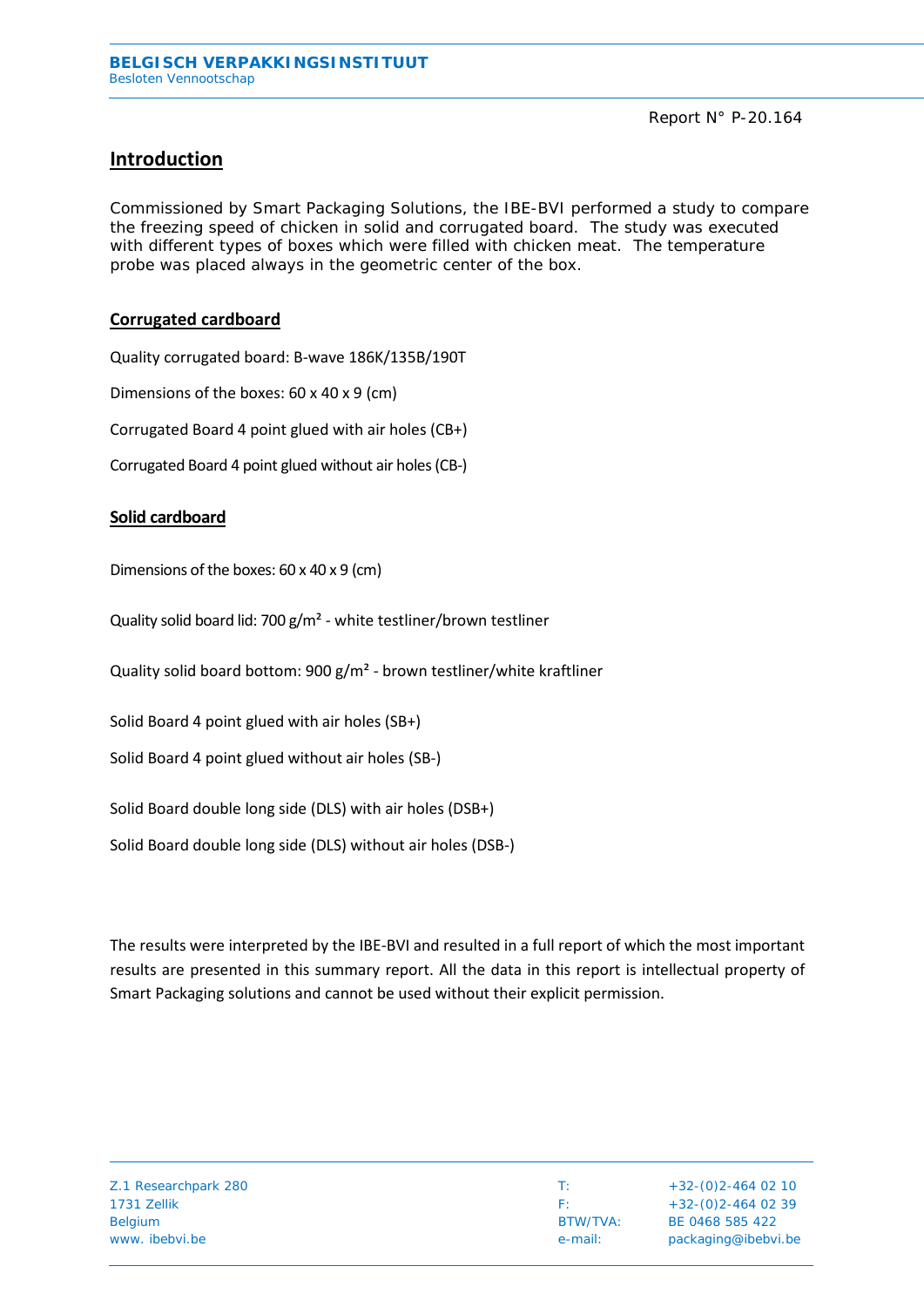### Report N° P-20.164

## **Results**

| <b>Type</b>                              | Type short | <b>Test run</b>         | <b>Start</b><br>temperature | $\Delta$ time<br>$5^{\circ}C \rightarrow -3^{\circ}C$ | Average | $\Delta$ time<br>$5^{\circ}$ C $\rightarrow$ -18 $^{\circ}$ C | Average |
|------------------------------------------|------------|-------------------------|-----------------------------|-------------------------------------------------------|---------|---------------------------------------------------------------|---------|
| <b>Corrugated Board</b>                  | $CB-$      | $\mathbf{1}$            | 4.7                         | 15:35                                                 |         | 22:25                                                         |         |
| 4 point glued without air holes          |            | $\overline{2}$<br>      | 5.3                         | 16:45                                                 |         | 22:40                                                         |         |
|                                          |            |                         | 4.1                         | 15:15                                                 | 15:51   | 22:25                                                         | 22:30   |
| <b>Corrugated Board</b>                  | $CB+$      |                         | 4.5                         | 12:50                                                 |         | 21:25                                                         |         |
| 4 point glued with air holes             |            | $\overline{\mathbf{c}}$ | 4.3                         | 16:10                                                 |         | 22:55                                                         |         |
|                                          |            | 3                       | 4.3                         | 18:50                                                 | 15:56   | 21:30                                                         | 21:56   |
| Solid Board                              | $SB-$      | 6                       | 4.0                         | 9:55                                                  |         | 16:00                                                         |         |
| 4 point glued without air holes          |            | 7                       | 5.3                         | 10:15                                                 |         | 16:25                                                         |         |
|                                          |            | 9                       | 4.8                         | 6:55                                                  | 9:01    | 15:25                                                         | 15:56   |
| Solid Board                              | $SB+$      |                         | 4.8                         | 11:50                                                 |         | 17:40                                                         |         |
| 4 point glued with air holes             |            | 3                       | 4.0                         | 11:05                                                 |         | 17:00                                                         |         |
|                                          |            | 4                       | 3.9                         | 10:25                                                 | 11:06   | 16:45                                                         | 17:08   |
| Solid Board                              | DSB-       | 5                       | 5.1                         | 8:45                                                  |         | 16:25                                                         |         |
| Double long side (DLS) without air holes |            |                         | 5.5                         | 9:40                                                  |         | 16:30                                                         |         |
|                                          |            | 8                       | 5.6                         | 11:40                                                 | 10:01   | 17:55                                                         | 16:56   |
| Solid Board                              | $DSB+$     | 5                       | 5.2                         | 8:30                                                  |         | 16:30                                                         |         |
| Double long side (DLS) with air holes    |            | 6<br>                   | 4.6                         | 13:45                                                 |         | 17:05                                                         |         |
|                                          |            | 9                       | 5.5                         | 12:10                                                 | 11:28   | 17:20                                                         | 16:58   |

The table below shows the most important measurements during testing.

The graph belows shows the average temperature of the central probed chicken fillet during its time in the freezer (-30 °C) for the solid and corrugated cardboard. The time differences for the most crucial temperatures (-3 °C and -18 °C) are mentioned in the graph.



| Z.1 Researchpark 280 | т٠       | $+32-(0)2-464$ 02 10 |
|----------------------|----------|----------------------|
| 1731 Zellik          | H.       | $+32-(0)2-464$ 02 39 |
| <b>Belgium</b>       | BTW/TVA: | BE 0468 585 422      |
| www. ibebyi.be       | e-mail:  | packaging@ibebvi.be  |
|                      |          |                      |